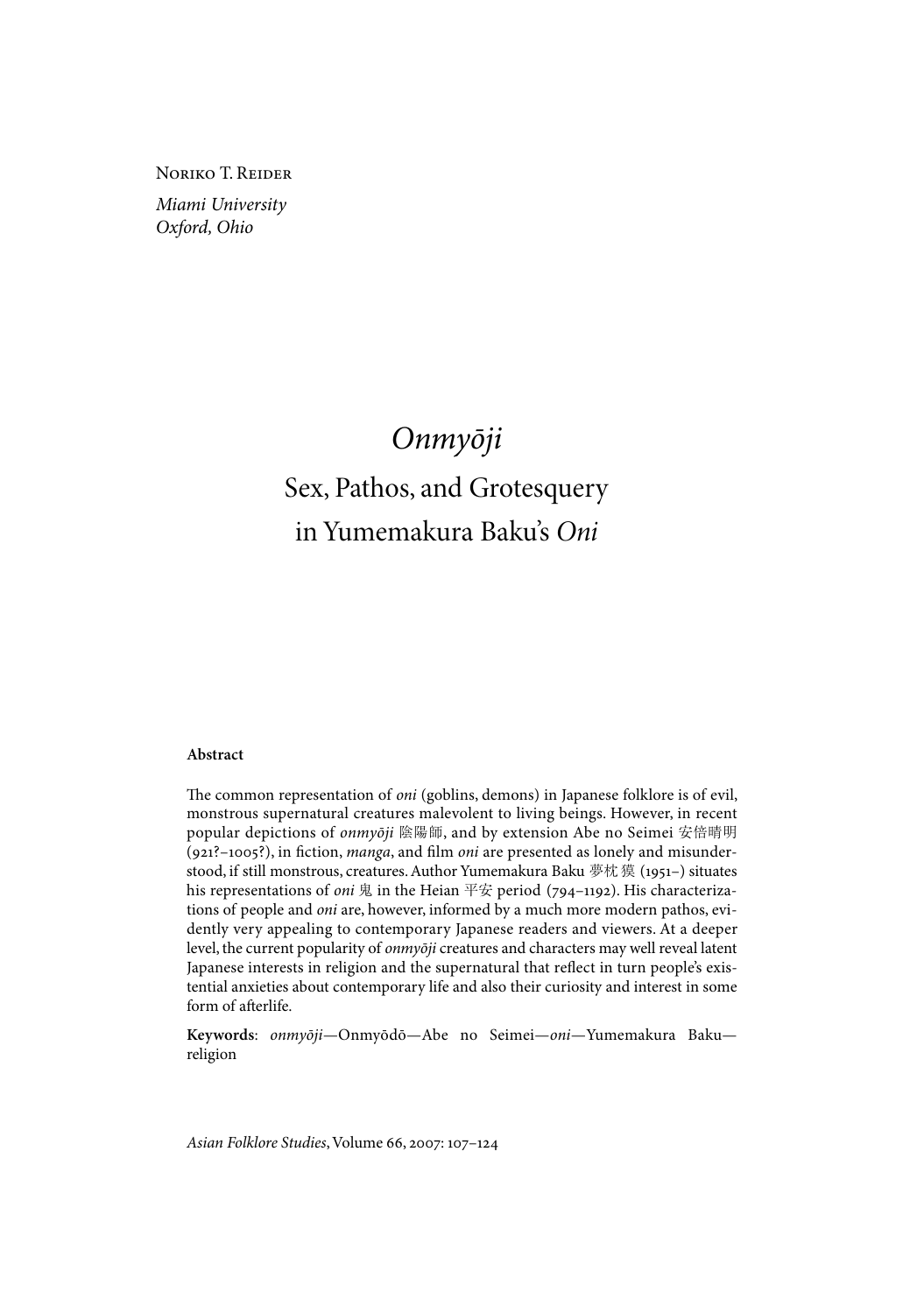I<sub>tocr</sub> n Yumemakura Baku's (1951–) series *Onmyōji*, Abe no Seimei (921?–1005?), a legendary *onmyōji,* or a practitioner of Onmyōdō (the way of yin-yang) known for his skills of divination, magic, and sorcery, teams up with the aristocrat Minamoto no Hiromasa 源 博雅 (918–?). Together they solve mysteries and crimes of supernatural origin. The popular series, which first appeared in 1988, has been adapted as equally successful manga and a television series of the same title. *Onmyōji* has also inspired two feature-length films for which Yumemakura Baku helped write the screenplay. In writing *Onmyōji*, Yumemakura notes that he wanted to write stories on the Heian period (794–1192) and *oni* (goblins, demons). While *Onmyōji*'s backdrop is indeed the Heian period, Yumemakura's representations of *oni* and the development of his human characters are quite contemporary. Frequently, Yumemakura portrays *oni* as lonely, misunderstood beings, and thus touches a chord of empathy with Japanese readers and viewers. This article examines the very ways in which Yumemakura builds upon and/or modifies earlier images of *oni* and historical characters to make his series appeal to a contemporary audience. The changes he makes, in turn, reflect and express contemporary Japanese attitudes toward the supernatural, and by extension, give the reader/viewer a glimpse into historical and contemporary Japanese feelings about religion and demonology. Japanese attitudes toward death and religion do not seem to have waned after all in contemporary society.

# onmyōdō of the early tenth century and abe no seimei

Yumemakura has remarked that he has always wanted to write stories about the Heian period, when creatures from the dark side, and particularly *oni*, resided among people (YUMEMAKURA 1991, 331).<sup>1</sup> The Heian period, often considered the apex of classical Japanese culture and literature, was when the *oni*'s influence on the Japanese popular imagination was at its peak. During this time, these ravenous demons struck fear into all walks of Japanese society.

Within the Heian period, the historical Seimei's youthful years correspond to the era of Engi-tenryaku 延喜天暦 (901–947), a time when Onmyōdō prospered and produced excellent practitioners of its tradition. The official practitioners of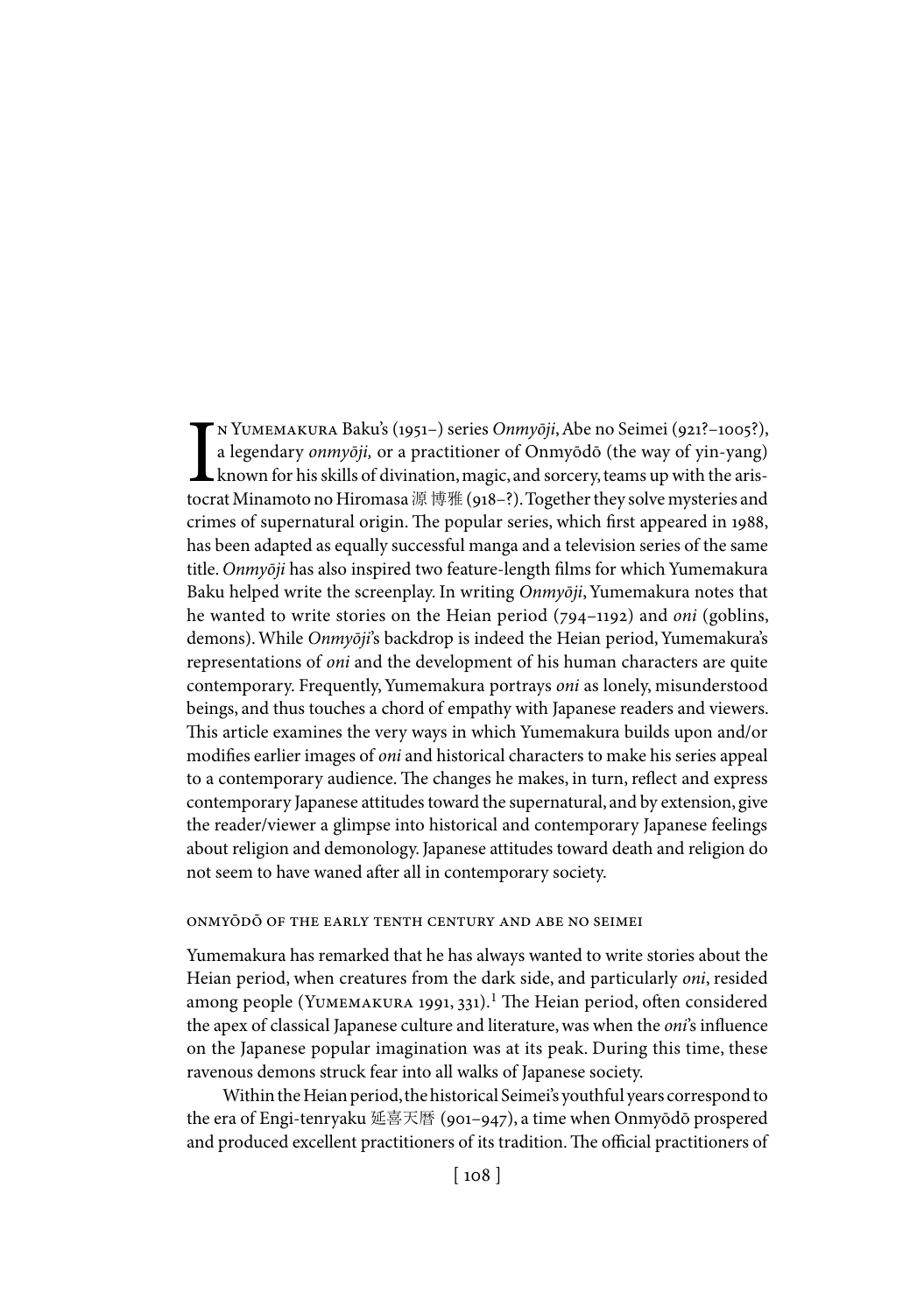# sex, pathos, and *onmyōji* 109

Onmyōdō, among them *onmyōji*, were at the time servants of the imperial court, whose prime duties were to observe and examine astronomy, the almanac, astrology, and divination.2 The Engi-tenryaku era also coincides with a transitional period in which the official practitioners of Onmyōdō tended to become the aristocrats' private "cat's-paws" (Murayama 1961, 378 and 385). More precisely, as descendants of the northern branch of the Fujiwara clan were establishing their authority through the regency, the court practitioners of Onmyōdō were consolidating their own power by serving the Fujiwara (Murayama 1981, 112, and 172).

One anecdote often used to prove Seimei's ability for prescience concerns Emperor Kasan's 花山 (968–1008) abdication. According to *Ōkagami* 大鏡 [The Great Mirror, ca. eleventh century], in 986 Emperor Kasan is set to renounce his throne, the result of the political machinations of Fujiwara Kaneie 兼家 (929–990). Kasan's abdication will allow Kaneie to rule as regent when his sixyear-old grandson, Crown Prince Yasuhito 懐仁, ascends the throne and will thus solidify Fujiwara political power through a maternal relative, Kaneie's daughter and Yasuhito's mother, Fujiwara no Senshi 藤原詮子. When Emperor Kasan's entourage reroute to a temple and pass Abe no Seimei's house, "they [hear] the diviner [Seimei] clap his hands and exclaim: 'The heavens foretold His Majesty's abdication, and now it seems to have happened" (McCuLLOUGH 1980, 81).<sup>3</sup> Suwa Haruo, however, writes that it would not have been difficult for Seimei, who served Kasan closely, to foresee Kasan's abdication (Suwa 2000, 20). Some, including Shibusawa Tatsuhiko, even hypothesize that Seimei most likely knew the political situation in court and took part in Fujiwara Kaneie's family plot to depose Emperor Kasan (SHIBUSAWA 2001, 175). Be it through psychic powers or political connections, Abe no Seimei became a larger-than-life figure soon after his death.4

Prior to Yumemakura's *Onmyōji*, Abe no Seimei was traditionally depicted either as an old man, as he sporadically appears in classical Japanese literature, or as a young boy, as portrayed in plays of the early modern period (1600–1868). In the current Heisei era, Yumemakura's Seimei is a beautiful, good-looking adult with thin red lips. He is a cool hero endowed with supernatural powers, adept at solving the mysterious crimes of the nostalgic Heian period and facing his demonic adversaries.

# about *oni*

Before examining the *oni* characters in *Onmyōji*, the historical concept of *oni* could use some brief explanation.5 Ancient Japanese literature has assigned a number of different written characters, such as 鬼, 魑魅, and 鬼魅 to express *oni* (Тѕuснинаѕни 1990, 95). The character used now is 鬼, which in Chinese means invisible soul/spirit of the dead, whether ancestral or evil. According to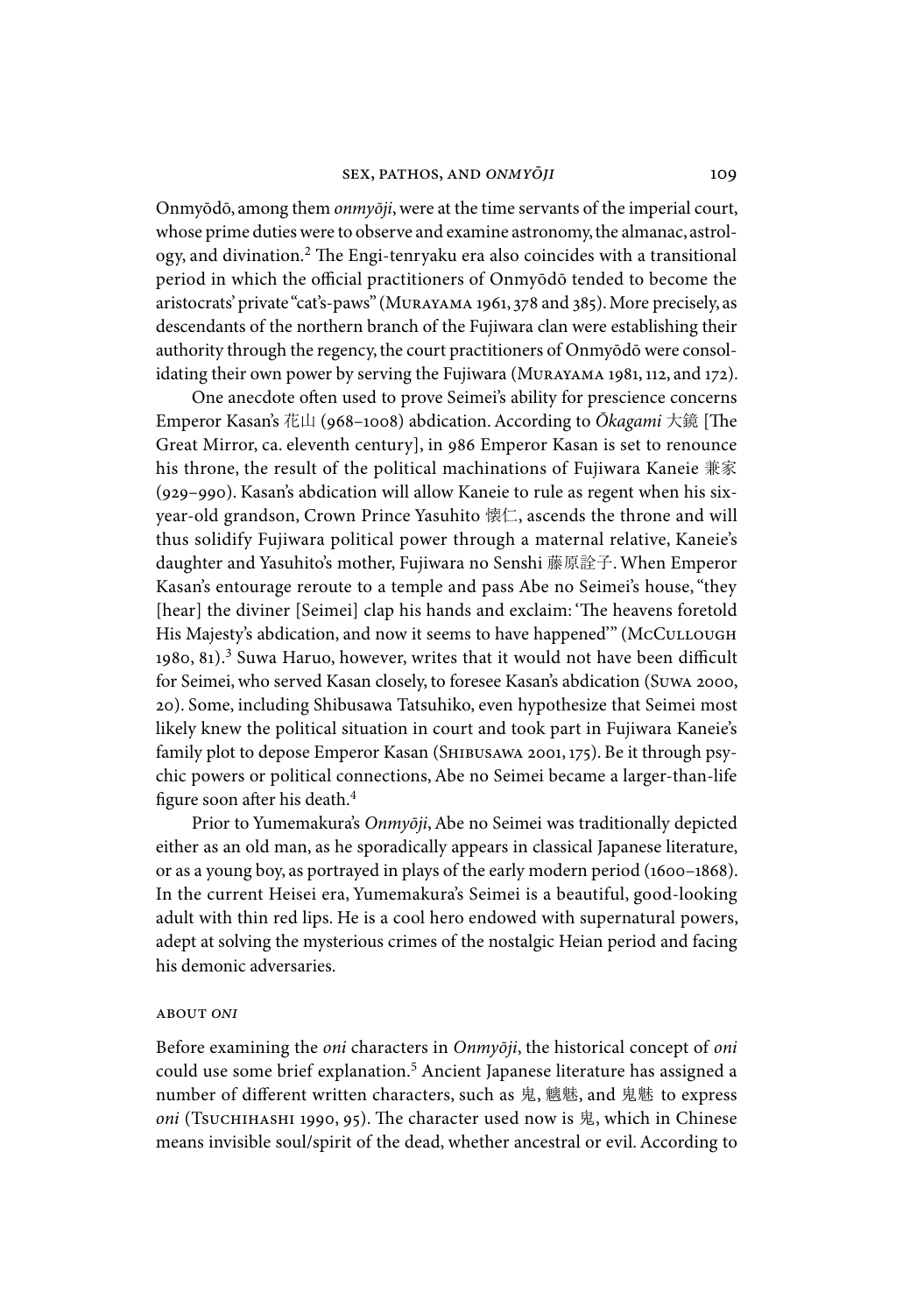*Wamyō ruijushō* 倭名類聚抄 (ca. 930s), the first Japanese language dictionary, *oni* is explained as a corruption of the reading of the character *on* 隠 (hiding), "hiding behind things, not wishing to appear…. It is a soul/spirit of the dead." Apparently the concept of *oni* in *Wamyō ruijushō* is based upon the Chinese concept (Takahashi 1992, 41). Tsuchihashi Yutaka writes that the term *oni* came from the pronunciation of *on* 隠 (hiding) plus "i" (1990, 95).

In popular Japanese thought, "*oni*" conjures up an image of a hideous creature emerging from hell's abyss to terrify wicked mortals. An *oni* is customarily portrayed with one or more horns protruding from its scalp. It sometimes has a third eye in the center of its forehead, and its skin most commonly is black, red, blue, or yellow. It often has a large mouth with conspicuous canine teeth. The folkloric origin of this creature is obscure. According to some scholars, the Japanese *oni* is a purely Buddhist creation,<sup>6</sup> but the *oni* did not remain unique to the Buddhist cosmos. Others note that the term *oni* was used in Onmyōdō to describe any evil spirit that harms humans. In early Onmyōdō doctrine, the word "*oni*" referred specifically to invisible evil spirits that caused human infirmity (KOMATSU 1999). While the visual image of *oni* is predominantly male, there also are examples of female *oni* in Japanese lore, the prototype Japanese *oni* being a female named Yomotsu-shikome (lit., ugly woman of the other world) (ISHIBASHI 1998, 4),<sup>7</sup> born from a female deity who felt shamed by her husband.<sup>8</sup>

The shape-shifting powers of all *oni* make it possible for them to assume human form, but their typically gruesome appearance often reflects their evil dispositions. Indeed, *oni* are known for their appetite for human flesh. Still, close examination of treatment of *oni* in diverse contexts reveals less dreadful monster images. For instance, *oni* can be harbingers of prosperity to humans.<sup>9</sup> Metaphorically *oni* can symbolize the anti-establishment vis-à-vis the central government. Anti-establishment elements are often depicted as *oni* by mainstream society as a way of disparaging those who are different. Indeed, there are many instances in which creatures of different customs, or the marginalized other, are called 鬼. As early as *Nihongi* (ca. 719) non-Japanese have been labeled by native Japanese as 鬼. $^{10}$ 

Contemporary authors often capture this side of *oni*—a creature oppressed by mainstream society rather than an outright evil creature bent on performing malevolent acts—and take a sympathetic attitude toward *oni*. Yumemakura is no exception. His *oni* may be viciously violent but they are simultaneously replete with sorrows and human weakness.

The world of *Onmyōji* is frequently that of *Konjaku monogatari shū* 今昔 物語集 (Tales of Times Now Past, ca. 1212), Noh plays such as "Kanawa" 鐵輪 (The Iron Tripod), *Ugetsu monogatari* 雨月物語 (Tales of Moonlight and Rain, 1776), and other classical literature. Yumemakura's approach to the classical text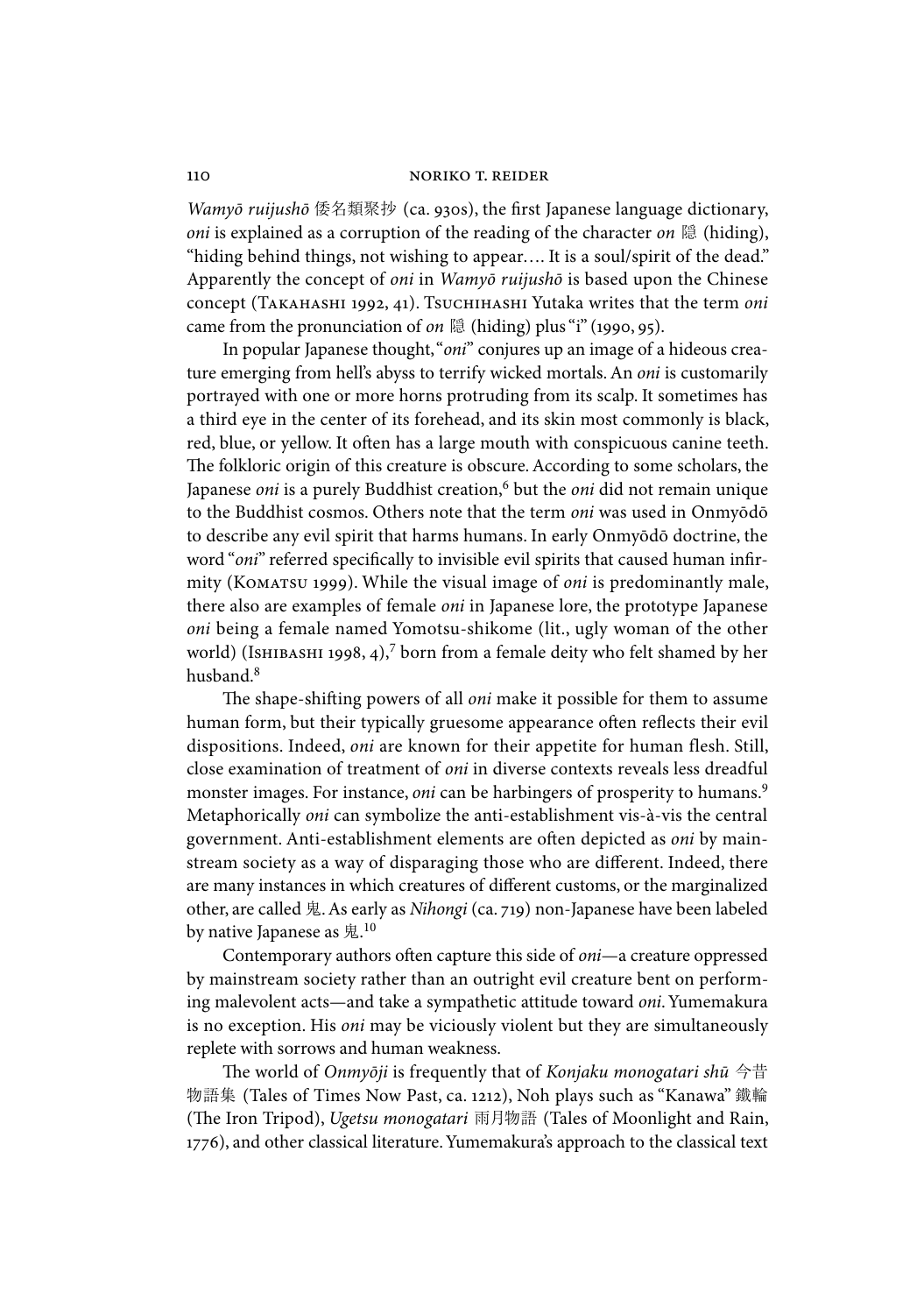# sex, pathos, and  $\overline{OMYO}$ <sup>*II*</sup> 111

is simple and direct. Yumemakura fills in the contexts and explanations left out in the original stories so that the readers do not have to read between the lines. Filling in the gaps, Yumemakura presents the *oni*'s perspective. This important feature differs from classical literature, in which the *oni*'s stance is ignored by the authors/compilers or readers. Yumemakura often portrays *oni* in a sympathetic light, enabling readers to identify with these marginalized creatures. At the same time, Yumemakura peppers the plots of these old stories with a mixture of sex, pathos, and grotesque imagery involving *oni* and their emotional resonance. As we will presently see, many of his *oni* are the marginalized spirits of humans trapped in the world of the living by the overpowering urgings of unrequited love.

# a *biwa* called genjō is stolen by an *oni*

One example of how Yumemakura portrays *oni* in his own way can be seen in his retelling of "Genjō to iu biwa oni ni toraruru koto" 玄象という琵琶鬼にとらるる こと (A *biwa* [pipa] called Genjō is stolen by an *oni*).11 The original story, found under the same title in *Konjaku monogatari shū,*12 is a straightforward narrative: A prized *biwa* called Genjō disappears from the Imperial Palace. While the emperor deeply laments its loss, an enchanting melody being played on the *biwa* is heard from the direction of Rashō Gate. Minamoto no Hiromasa, an excellent musician, follows the tune and discovers an *oni* at the gate playing the missing *biwa*. (The reader is never quite sure who this *oni* is, let alone why the *oni* steals Genjō and is playing it at Rashō Gate.) Hiromasa asks the *oni* to return the *biwa,* an imperial treasure, and the *oni* obeys. Ever after the *biwa* acts like a living being—it plays whenever it feels like it.

Yumemakura's *Onmyōji*, in contrast to the original, gives background information and flavor to the tale, fleshing it out in the process. The narrative is much more detailed. To begin with, the *oni* is the spirit of a foreign *biwa* maker who created Genjō and died years before—one hundred and twenty-eight years to be precise. That the *oni* is a spirit of the dead follows a Chinese interpretation of 鬼. Further, this *oni* is identified as foreign-born, thus reinforcing the view that the *oni* is the marginalized other. So, Yumemakura uses a conventional image of *oni* in his text, but goes on to tell us that the *oni* does not rest peacefully because of his attachment to his homeland (India) and his wife, so he steals the *biwa* he made to console himself with music. Yumemakura thus creates a story behind the story and the *oni* is no longer so mysterious.

While the *oni* in *Konjaku monogatari shū* obeys a request to return the instrument to the emperor, *Onmyōji*'s *oni* asks for a woman. The *oni* explains to Abe no Seimei, who does not appear in the original episode of the *Konjaku monogatari shū*, that, while strolling in the imperial palace, he fell in love with someone who bears a remarkable resemblance to his wife. The *oni* agrees to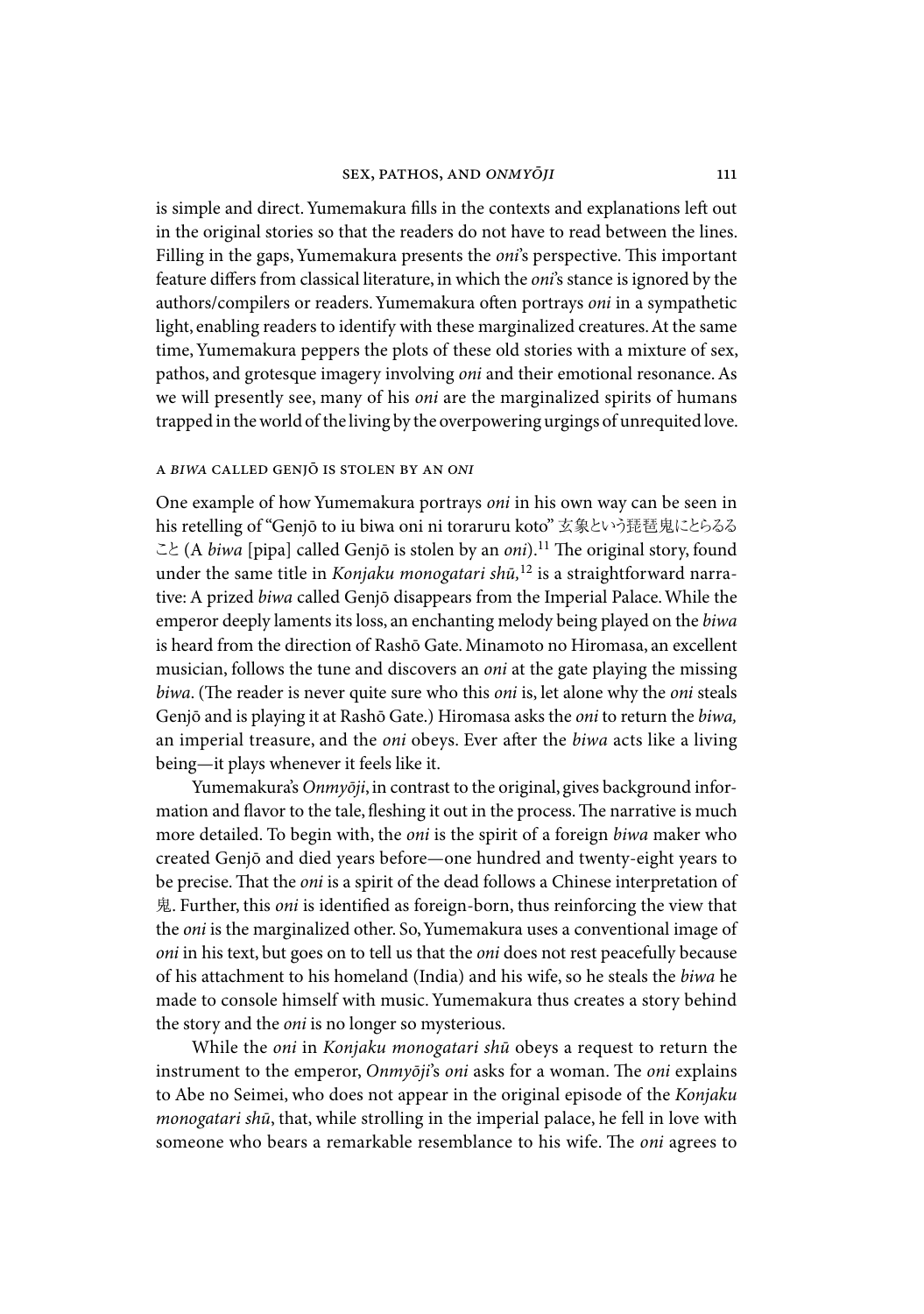return the *biwa* in exchange for a night with the woman. In this way, the *oni* is endowed with human feelings and desires, making the episode abound in intimations of sex and violence.13 Abe no Seimei accedes to the *oni*'s request. But the arrangements go awry and the hideous *oni* eats the woman. The grotesque appearance of the *oni* is in accordance with convention, and so is its cannibalism. Yet it is important to note that, instead of being outwardly violent or antagonistic towards the other characters, the *oni* first reveals his weaknesses. He shows sadness and remorse for losing his previous wife and having to live as an *oni*. Yumemakura casts the *oni* in a pitiable light, as the reader is informed of his tragic death and his love for his wife. While the fact he stole the *biwa* remains unchanged, the portrayal of him as the creator of that very *biwa* makes it easier to feel sorry for him. It is the human (i.e., the woman's brother) who has broken a promise that caused the *oni* to revert to his evil nature and thus prey on innocent humans (such as, the woman who resembles his late wife). It was understood between the *oni* and Seimei that there should be no machination about the one-night affair. But the brother told his sister to cut off the *oni*'s head with a hidden knife, but when she failed to do so, she was torn asunder and eaten by the *oni*. In the process of devouring the woman, the *oni* says "How sad…" (Yumemakura 1991, 73). It sounds rather comical for a devouring *oni* to say this, but since the woman's state of mind is never described, there is no hint of empathy or sympathy for her or her brother who interfered with Seimei's plan and foiled it. If one pauses a moment and gives it some thought, it seems quite natural for the woman's brother to botch the plan. As the brother says, it would ruin the reputation of the family if a rumor spread that his sister made love with an *oni*. (Note that any consideration for his sister's feelings is completely absent.) The reader is led to sympathize with the *oni* rather than the woman or her brother because the *oni*'s loneliness is the focal point of the story.

In the end the *oni* possesses a dying dog that transforms into the conventional masculine *oni* image. After this *oni*-dog is killed by the brother, the soul of the *biwa* maker comes to posses the royal *biwa* itself. That is why, Yumemakura writes, Genjō acts like a living creature—an explanation absent from the *Konjaku monogatari shū*.

# kanawa

Another example of Yumemakura's gap-bridging is "Kanawa," which is based upon the Noh play *Kanawa*. In fact, *Onmyōji*'s "Kanawa" follows the Noh text so closely that it even utilizes the language conventions of the Noh play (for example, he inserts narrative between the lines of the lyrics to explain the Noh's ornate diction). The Noh play *Kanawa* consists of two acts. In the first act a woman makes nightly visits to the Kibune Shrine, where she asks for the Kibune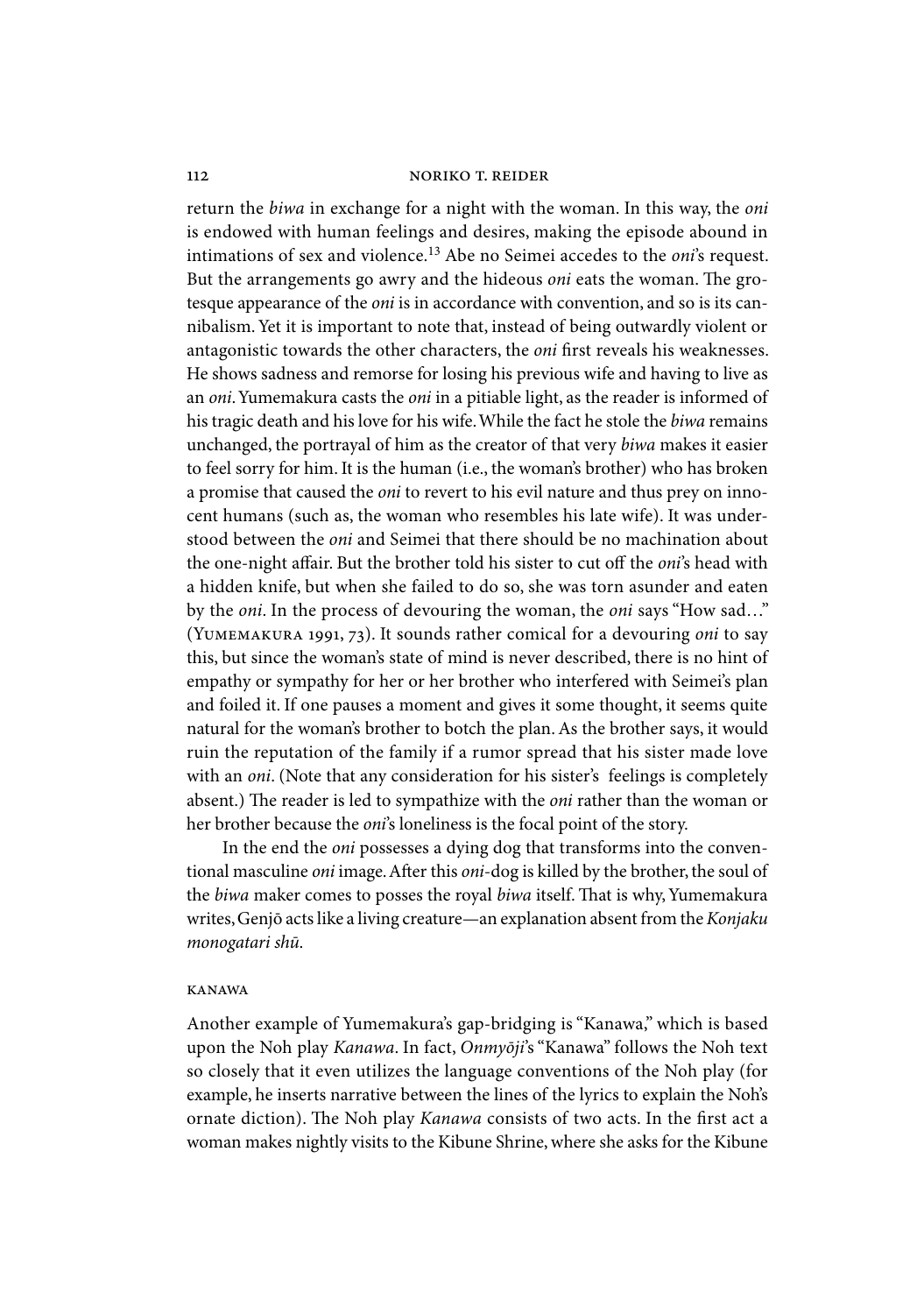# sex, pathos, and  $\overline{OMYO}$ <sup>*II*</sup> 113

deity to change her into an *oni* while she is still alive so that she can kill her former husband, who abandoned her for a new wife. While the woman professes to still love her husband, she is consumed by grief and jealousy. The deity answers her prayer, and through a shrine attendant instructs her to change her appearance and fill her heart with anger. She is instructed to apply vermilion to her face, wear red clothing, put an iron tripod on her head, and carry three torches. Pleased by the oracle, she goes home. In the second act, her ex-husband visits Abe no Seimei's residence to interpret a bad dream he has had and to learn what it portends for the future. According to Seimei's oneiromancy, his ex-wife is cursing him and he is going to die that night. Responding to the man's pleas, Seimei performs a ritual to save his life. He makes two life-size dolls representing the man and his new wife, in an attempt to transfer his former wife's curse to the effigies. When the *oni*-woman appears in the room to kill the man, various deities summoned by Seimei prevent her from murdering him. After she fails and proclaims that she will wait for her revenge, the chorus recites, "Only her voice is clearly heard; the demon now is invisible. She has passed beyond the sight of men, an evil spirit beyond the sight of men" (KATO 1970, 204).<sup>14</sup>

Yumemakura comments that the Noh play *Kanawa* does not sufficiently describe the woman who turned into an *oni*, especially at the play's closing, so he wrote his "Kanawa" to offer a clear ending and a better insight into that *oni*woman (Yumemakura 2003, 385–86). He explains what is meant by the "invisible *oni*" and what happens to the woman. Yumemakura's characters are more nuanced than those of the Noh play, as are their dealings with each other and the events they encounter. Like the mortal characters, Yumemakura's *oni* are nuanced as well. By presenting the woman-turned-*oni* as the victim of a philandering husband, Yumemakura presents an *oni* whose actions are at least understandable, if not necessarily deserving of the reader's sympathy.

In his work, Yumemakura gives the man and his former wife names and adds personal touches. The man's name is Fujiwara no Tameyoshi, and the woman's, Tokuko. Yumemakura makes a significant change in the treatment of *oni* in Tokuko's attack scene. In the Noh play, the woman has already become an *oni* when she appears in the room to attack her former husband—this is the beginning of the second act and the woman appears on the stage wearing either a *hannya* 般若 (she-demon) mask or a *namanari* 生成 mask.15 Furthermore, she does not realize that she is tormenting a doll. In contrast, Tokuko is still in human form when she comes to Tameyoshi's residence—she is wearing a tripod, but she is human. Importantly she realizes that she is assaulting a doll when Hiromasa utters a sound of surprised disgust. Conscious of Hiromasa, Seimei, and Tameyoshi seeing her grotesque appearance and violent behavior, she turns into an *oni*. Tokuko says, "Did you see me? You looked at this wretched appearance, didn't you?… How embarrassing, my miserable appearance"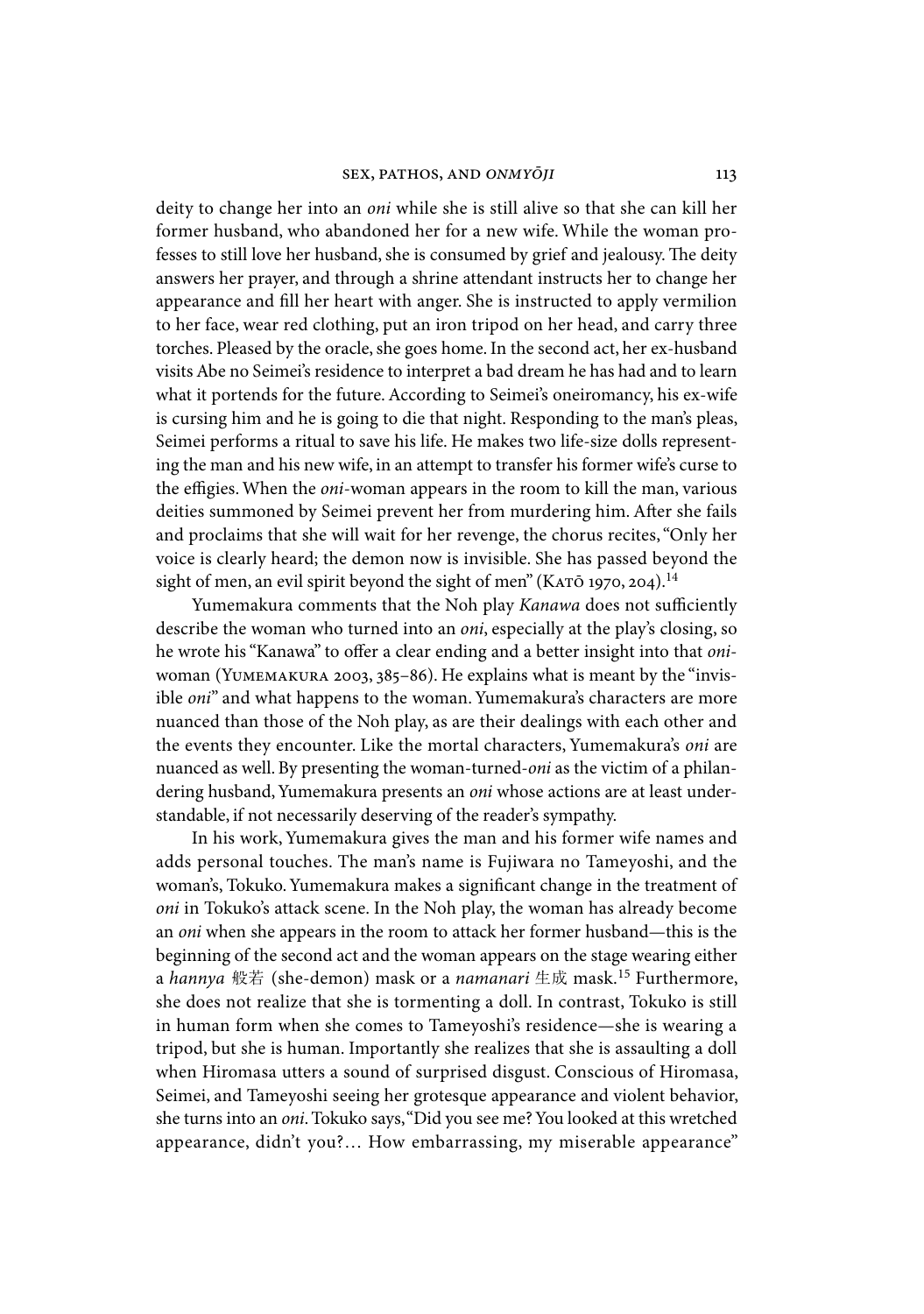(Yumemakura 2000, 79–80). Then, for the first time, the horns start to grow on her forehead and she begins to transform into an *oni*. Like Yomotsu-shikome, the prototype of Japanese *oni*, who was born out of a woman's feeling of shame about her repulsive appearance (and being watched by a man), Tokuko's story follows the pattern in which shame and anger turn a woman into an *oni*. For a woman who is fussy about decorum to be seen in a shameful act is a powerful enough stimulus to transform her into a different being. As her respectability is lost in the eyes of others, her jealousy and anger surface. This sequence of emotions follows the convention, but while the classical works omit the transformation completely, Yumemakura vividly describes its unfolding, capturing the reader's attention with a gripping portrayal of *oni*fication. Failing to kill Tameyoshi, and overcome by shame, Tokuko commits suicide. In her dying moments, she asks Hiromasa to play the flute whenever she is overwhelmed by her desire to eat Tameyoshi. She says that his flute will appease her anger. After that, whenever the *oni* appears beside Hiromasa, he plays the flute. The *oni* listens to the flute without saying a word and disappears. This is Yumemakura's explanation of what happens to the *oni* and why it is the "invisible *oni*." It is important to note that while Tokuko-*oni* is still consumed by anger and has a predilection for cannibalism, she offers a solution to her own problem and therefore causes no harm to anyone. In that respect, she is sensible, conscientious, and restrained. Tokuko-*oni* is also more self-reflective. She blames herself for having fallen in love with Tameyoshi. She says, "It is I who fell in love with you. Nobody told me to do so…. Not understanding that you play double, I pledged and shared a bed with you…. I know it's all my fault, but…" (Yumemakura 2000, 76). Tokuko*oni*'s attempt at revenge is quite vicious, but as her environment and feelings are amply explained by both the omniscient narrator and Tokuko-*oni* herself, the reader can sympathize with her. Incidentally, in *Namanarihime* (Yumemakura 2003), which further expands the story of "Kanawa," Tokuko's situation becomes more pitiful and deserving of sympathy, for she is framed by her husband, belittled by his new wife, and thus marginalized by society in general. At the same time, her violence becomes more escalated and graphic. Notwithstanding their violence, Yumemakura's female *oni* are portrayed as sensible and understanding.

# "oni no michiyuki"

The heroine-*oni* in "Oni no michiyuki" 鬼のみちゆき (*Oni*'s Journey [to the Palace]) is also sensible, understanding, and, as well, patient. The *oni*'s identity is the unsaved spirit of a neglected woman. Unlike the stories seen above, this story appears to be unique to Yumemakura.16 Fifteen years before her death, the emperor visits her, promising that he will come back to take her to the palace. She clings to his promise, but the emperor never returns. Upon her death,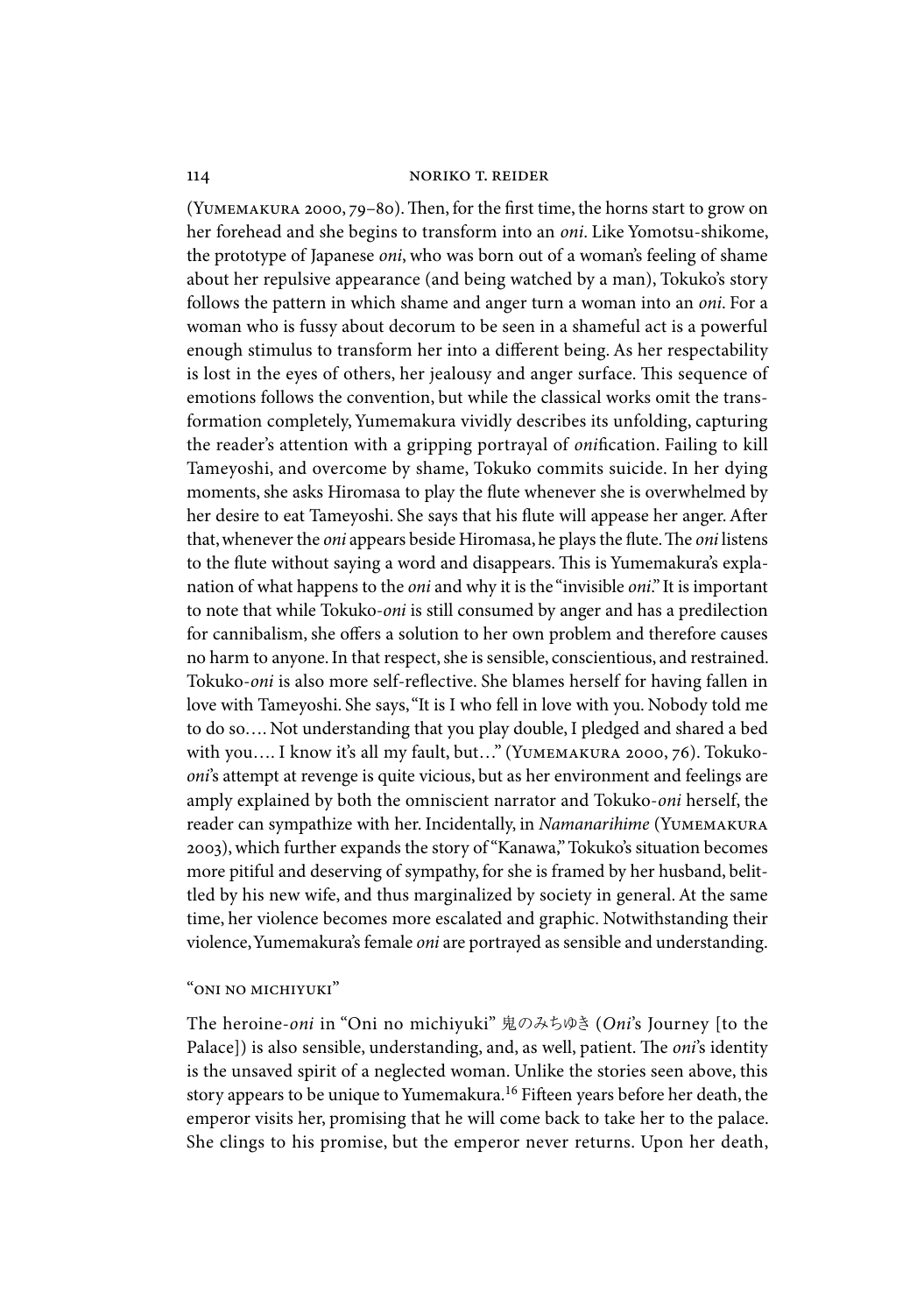# sex, pathos, and *onmyōji* 115

she starts her journey to the palace at night to realize the forgotten tryst. She appears as a beautiful woman of about twenty-eight years of age with a pleasant fragrance. Harassed by people on the street, however, she changes into a blueskinned *oni* with a masculine hairy arm, killing and eating those who challenge her. The sudden transformation from a beautiful woman to a masculine *oni* is reminiscent of the *oni* in the *Konjaku monagatari shū,* particularly the one in the familiar story of Watanabe Tsuna 渡辺 綱 and an *oni* at Modori Bridge.17 The *oni* in "Oni no michiyuki" is a victim of the emperor's utter neglect. Unlike the fierce *oni* of classical literature, however, she happily goes to the other world once the emperor acknowledges his neglect and expresses sincere remorse. Before her disappearance, the *oni*'s anguish and marginalization serve to evoke the reader's sympathy. In the end, the *oni* is not an evil creature bent on harming people but someone who just wants to receive simple acknowledgement after fifteen long years of abandonment.

# yumemakura's view of *oni*

A major factor in the popularity of *Onmyōji* is Yumemakura's modernization of classic stories as well as his characterizations of Abe no Seimei and Minamoto no Hiromasa. His invention of the Seimei-Hiromasa pairing bears a remarkable resemblance to Sir Arthur Conan Doyle's Sherlock Holmes and Dr. Watson, where Holmes, the sharp observer and logical thinker, is balanced by Watson, the man of action. Yumemakura states that he was conscious of the conversational styles and patterns of Holmes and Watson (Aramata et al., 2002, 55). The banter between Seimei and Hiromasa is rhythmical and humorous. In reality, it is highly unlikely that Seimei, an *onmyōji* whose official ranking was Upper Grade of the Junior Seventh Court Rank and thus lower than a nobleman's, and Hiromasa, a grandson of Emperor Daigo 醍醐 (885–930) who was already conferred the Lower Grade of the Junior Fourth Court Rank at the age of sixteen and so had access to the imperial court, would work as a team to solve mysteries. Even if they did work together, Seimei's language would have been much more deferential when he spoke to Hiromasa.<sup>18</sup>

In any case, Yumemakura's view of *oni* is replicated in the dialogs of Seimei and Hiromasa, which in turn seem to mirror the concept of *oni*/*yōkai* 妖怪 delineated by folklorists and anthropologists. Komatsu Kazuhiko, an anthropologist, explains *yōkai*: "People in an ethnic society, who desire to understand and systematize all the phenomena and beings in the world, have their explanation system. When phenomena or beings that cannot be fully explained by that system of thought appear, such incomprehensible and/or disorderly things are termed *yōkai*" (KOMATSU 1983, 346).<sup>19</sup> So *oni* are *yōkai* with the most negative associations (KOMATSU 1979, 342). He explains the differences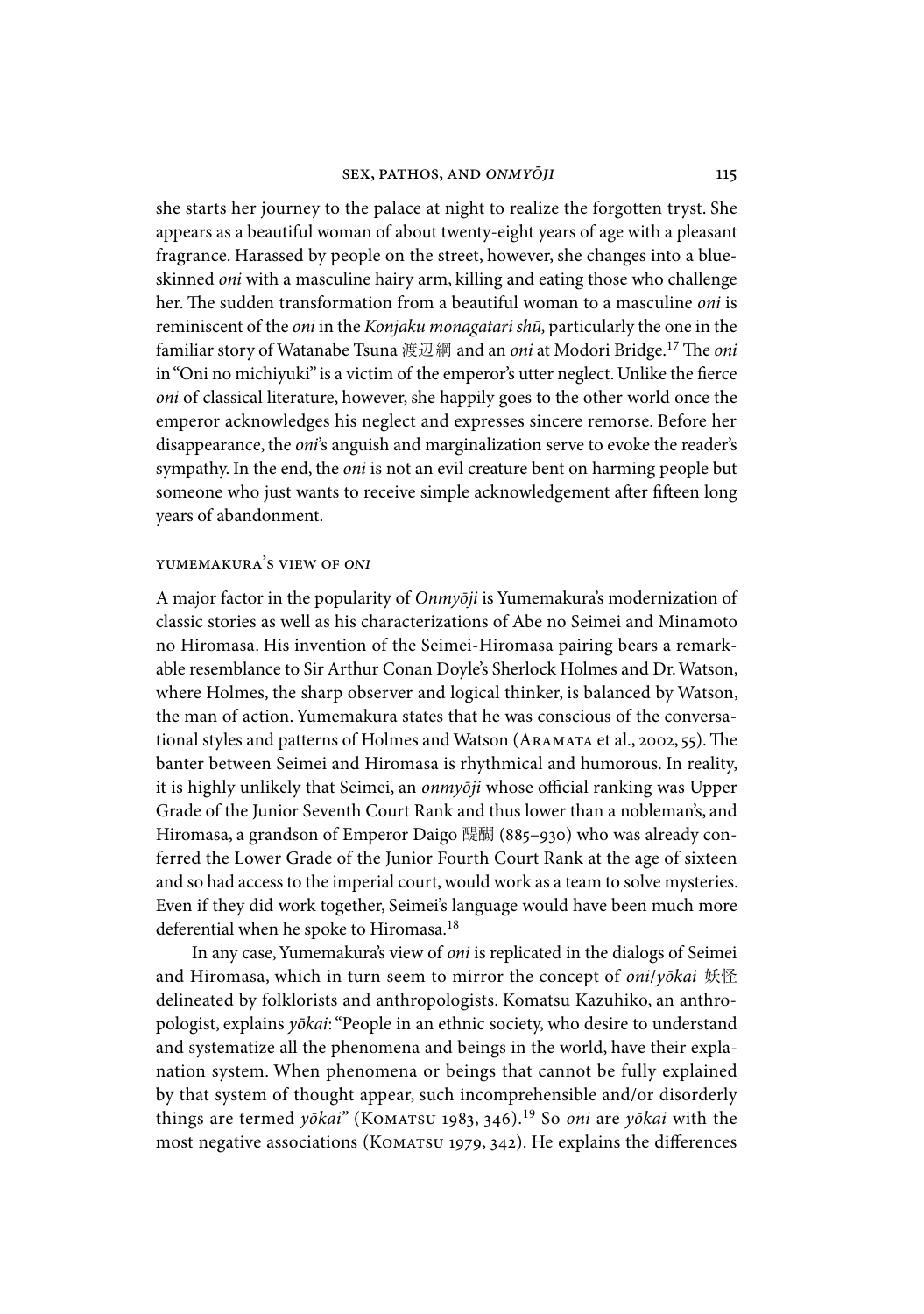between kami, supernatural deities worshipped by the people, and *yōkai*, who are not worshipped. People perform religious rituals in order to transform *yōkai* to kami. Conversely, if a kami is not being worshipped, that kami might become a *yōkai* (Komatsu 1983, 349). Yumemakura's Seimei claims that kami and *oni* are essentially the same, and their naming depends upon human perception. When a phenomenon is perceived as beneficial, it is considered the act of a kami, whereas negative occurrences are labeled as perpetrated by an *oni*. Seimei concludes that "*oni* and kami don't exist without involving humans," and further argues that "be it kami or *oni*, the human mind produces them" (Yumemakura 2002, 57). Commenting on the water deities enshrined in the Kibune Shrine, Seimei says, "Originally, water is just water. People call it good or evil because both good and evil lie on the side of humans." Hiromasa responds, "You mean, *oni* are a product of humans" (Yumemakura 2000, 86–87). Later, Seimei and Hiromasa discuss how *oni* hide and live in the human *kokoro* (heart/soul) (Yumemakura 2005, 133). The expression *kokoro no oni* first appeared in the late-tenth-century *Kagerō nikki* 蜻蛉日記 [The Gossamer Years] and became a topic of discussion in Heian women's literature (KNECHT et al., 2004, 286). Through its symbolism, it provides a psychological explanation for the discord and conflict of emotions in people's hearts that sometimes accompany marital relationships and relations between men and women in general (KNECHT et al., 2004, 279–82).<sup>20</sup> The discord caused by unhappy marital relationships ferments in the hearts of women, described symbolically as *oni* in the Heian literature. When women are overwhelmed by this discord they manifest outwardly the physical appearance of *oni*. This occurs in the Noh play as well as in Yumemakura's "Kanawa." In the latter, as noted before, the vivid description of Tokuko's transformation, tantamount to horror fiction, becomes a major focal point.

The view of *oni* as a product of the human psyche and the difference between *oni* and kami as one of human perspective becomes more prominent in the film, "Onmyōji II" (2003). In the film the *oni* is a human boy named Susa. Against his will, he is transformed into an *oni* in order to carry out the wishes of his father, the chieftain of the Izumo clan. Susa-*oni* devours various people to obtain great power. When Susa says, "I don't want to be an *oni*," his father corrects him by claiming, "No, you are going to be a kami" (Takita 2002). Throughout the film, the other characters who know Susa are conscious of his humanity and, rather than trying to fight him, set about to help him, even when he is beyond control and attacking innocent victims. His sister knows that he is transformed and out to kill her, but even so she ventures into harm's way to help him. The film turns the *oni* into a victim. This victimization of *oni* is a modern tendency. Modern interpretations go deeper into an *oni*'s motivations and feelings, creating a more complex view of these creatures by humanizing them. At his core, Susa is a young man capable of evoking a powerful sympathetic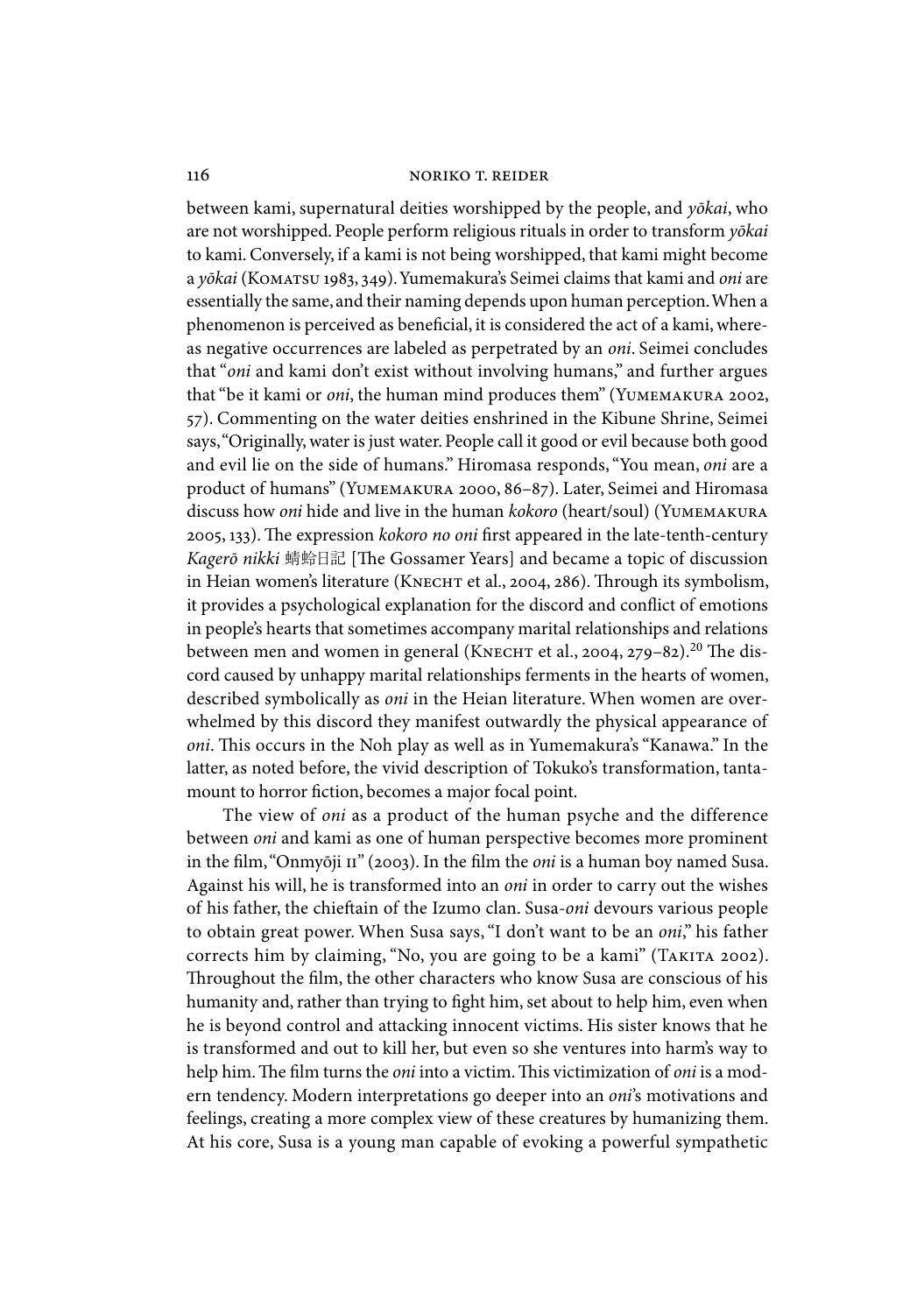emotional response from the viewers of the film. The audience sympathizes with the *oni* for being an outsider and/or loner who is unable to belong to society at large.

This sympathy and even empathy for *oni* seems to reflect modern people's affinity for *oni*-like existence. In other words, modern authors/narrators take the *oni* as a being tantamount to a human and try to make their behavior and feelings understandable—doing this, they attempt to delve into human motivations and needs. Contemporary Japanese consciously or unconsciously view themselves as lonely individuals and/or marginalized creatures like *oni*. They are perhaps trying to find a niche in society, just as *oni* are trying to do.

# commodity culture and japanese attitudes to the supernatural

*Onmyōji* has been the driving force behind a recent "Abe no Seimei boom" that has spawned a number of books on Seimei as well as on Onmyōdō. Shrines endowed with the name of Abe no Seimei are popularly visited by countless young female *Onmyōji* fans.21 Just a decade ago, Seimei Shrine in Kyoto was quite obscure and was hard to locate. But the popularity of Abe no Seimei has brought numerous visitors to the shrine, and the shrine has added new offices, renovated buildings, and now is a tourist favorite in Kyoto (ARAMATA et al., 2002, 47). Whether or not this represents a renewed interest in the religious aspects of these shrines, Abe no Seimei brings material wealth with him. Be it Abe no Seimei or *oni*, the reality is that both are commodities sold for entertainment value. Perhaps people visit the shrines associated with Seimei looking to buy access to the scenes of the stories and to immerse themselves in that timespace—to experience in the three-dimensional physical space what they had imagined from the stories written on two-dimensional paper—and get in touch with some romantic time-space that they imagine existed in Japan's past, much as people visit a theme part like Disneyworld to immerse themselves in Disney stories. And make no mistake, *Onmyōji* offers all the classic products of a good action film: magic, music, fighting, demons, royalty, heroic men and beautiful women, and a few nice twists in the middle and at the end of the tale.

While readers may sympathize with *oni* or idolize Seimei, perhaps the popularity of Seimei and *oni* simultaneously reveals people's continued interest in something unknown and inexplicable about life, if not in established religion proper. As fantastic and outrageous as Yumemakura's stories may be, the reader must consider the existence and evil doings of *oni* somehow as an extension of reality—the reality of the imagined past in the present. The notion that this could happen to someone who exhibits similar behavior makes the reader feel close to the stories and makes the stories more exciting. What is it that makes the mysterious (and shocking) events of *Onmyōji* somehow believable? People's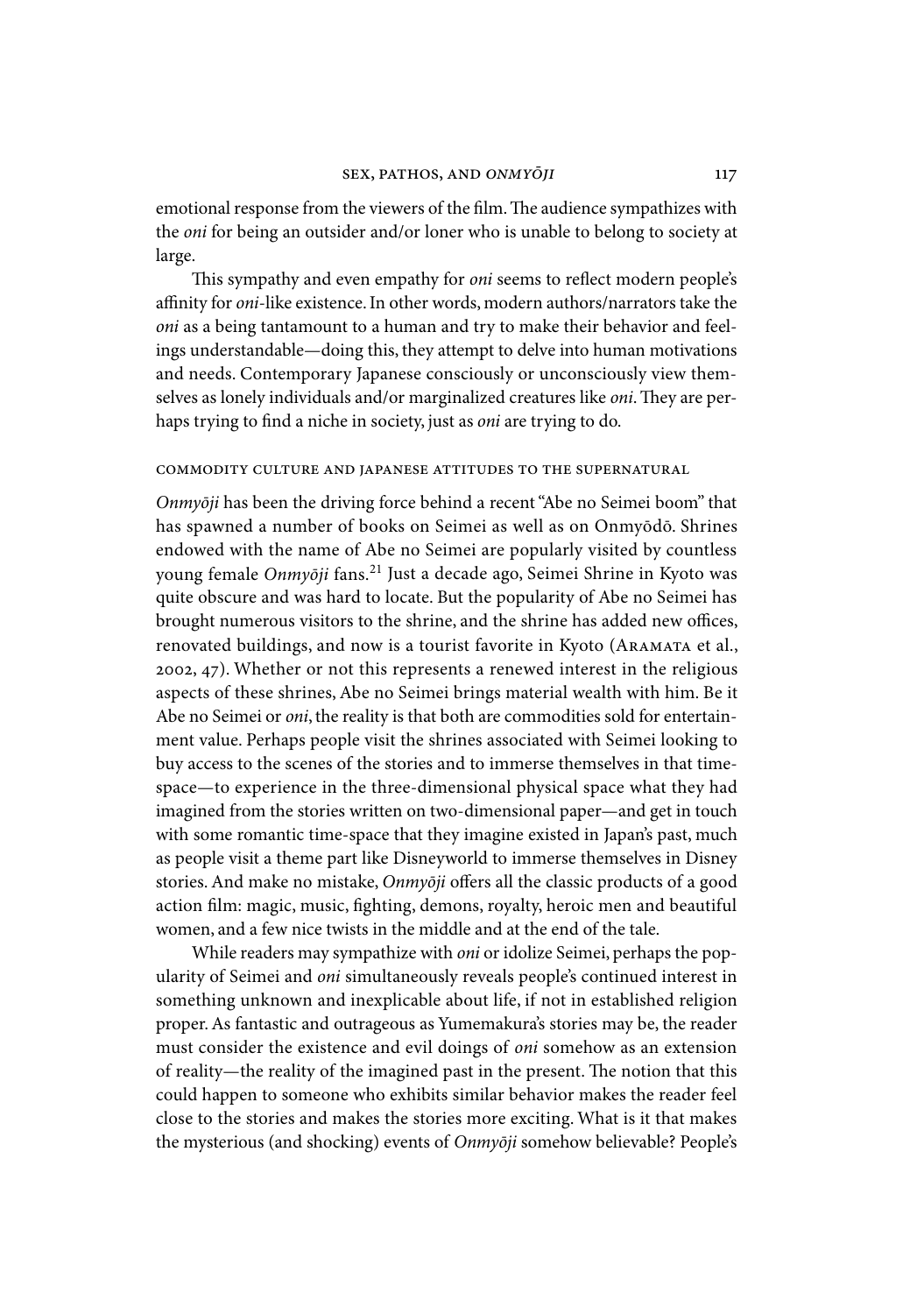# 118 noriko t. reider

affinity for doomed souls who cannot go to the other world—an *oni*'s fate could be an answer.

Iwasaka and Toelken write,

[D]eath is not only a common subject in Japanese folklore but seems indeed to be the *principal* topic in Japanese tradition; nearly every festival, every ritual, every custom is bound up in some way with relationships between the living and the dead…the hypothesis that death is the prototypical Japanese topic, not only because it relates living people to their ongoing heritage, but also…because death brings into focus a number of other very important elements in the Japanese worldview: obligation, duty, debt, honor, and personal responsibility. (Iwasaka and Toelken 1994, 6)

Indeed, complex Japanese funeral rituals and year-round ceremonies for the dead speak of how important the dead and their memories are for family and community. The bereaved family wishes the dead to go to the other world peacefully. Souls lingering on earth after *shijū kunichi* (forty-nine days)—the point of time according to Buddhism when the dead are supposed to go to the other world—are believed to be dangerous to the living. Yumemakura's *Onmyōji* often portrays violent death, and the culprit of the mysterious crimes is often an *oni* unable to go to the other world peacefully. The *oni* in "Genjō," for example, is a soul who lingers on earth because of his attachment to the musical instrument. In "Kanawa," the invisible *oni* remains on earth still wanting to kill Tameyoshi. The *oni* in "Oni no michiyuki" stays on earth to realize her wish (while crushing those who meet her on her way to the palace). The concept of the dead lingering on earth for unfinished business is familiar among Japanese, deeply rooted as it is in a mixture of Buddhist and Shinto beliefs. If something unfortunate happens to someone, could there be some evil spirit, an *oni*, working to cause it? If this were the case, wouldn't it be nice if a person like Abe no Seimei could solve the mystery?

Shimo Yoshiko (1952–), a medium and healer who practices a line of Onmyōdō, speaks on TV and publishes books on how the individual lives of Japanese people can be improved. Her series of books, beginning with *Ryūseimei* 流生命 (Shimo 2002), contains interviews and answers to questions about life after death and why certain (unfortunate) things happen. She explains that there is a higher force working in the universe and that it controls one's destiny—how does one work within the web of destiny? These concerns and questions fall within a religious field of thought. Diviners, many of them fortunetellers and/or prognosticators, continue to do good business, such as the contemporary figures Shinjuku no haha 新宿の母 (Mother in Shinjuku) and Ōizumi no haha 大泉の母 (Mother in Ōizumi)."22 The fact that there are still quite a number of people who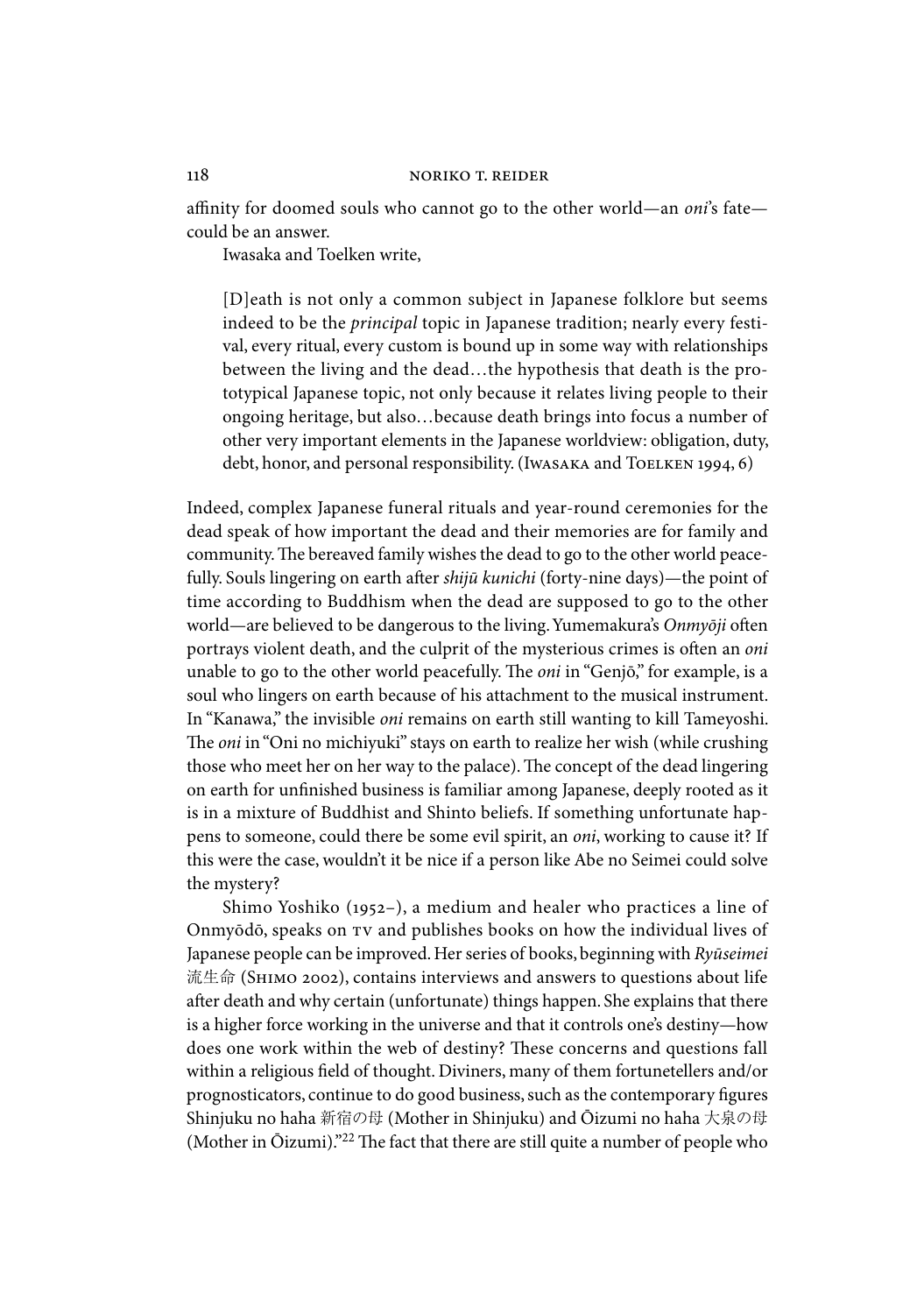# sex, pathos, and  $\overline{ONMYO}$ *II* 119

live on the profession of exorcism/healing suggests that large numbers of people still believe in exorcists, healers, and religious people. Among several interesting news items related to Japanese religious belief, there was a report in 2003 that unlawful dumping of garbage was stopped as soon as a small (imitation) *torii* 鳥居 (Shinto shrine gate) was placed in the area.<sup>23</sup> It seems that while contemporary Japanese may not always claim to be familiar with religious doctrine, or to believe in established religions, they do believe in things inexplicable and supernatural.<sup>24</sup> Japanese are curious about spiritual or supernatural occurrences and manifestations so they seek some information and guidance from healers, mediums, diviners, and some religious people.

In a wider interpretation, this *Onmyōji* boom seems to manifest people's desire to understand why and how certain things happen that cannot be explained technologically or scientifically. While readers may seek in *Onmyōji* mystery, sex, violence, romance, and so on, perhaps they feel good about some causal relationships that are being explained. Some Japanese may view the character Abe no Seimei as they view healers, mediums, or diviners. Abe no Seimei solves supernatural mysteries by explaining the inexplicable, just as a medium, healer, or religious person explains the working of misfortune as a causal relationship. In this paradigm, evil happenings are tantamount to an *oni*. There is a reason for an *oni* to act in a certain way and one must look at the situation from the *oni*'s point of view as well. One must feel sympathy for the marginalized *oni* while one lives, because there is a chance that any of us might become an *oni* after death. In the final analysis, the humanization of *oni* portrayed in *Onmyōji* is a reflection and expression of contemporary Japanese feelings about, and attitudes toward, themselves—and by extension the uncertainty of their lives.

#### **NOTES**

1. Yumemakura's fictional Seimei claims that his profession will be lost without *oni*.

2. The agency they worked for was called *Onmyōryō* 陰陽寮 (Bureau of Divination). See Bowring 2005, 171–92.

3. For the original text, see TACHIBANA and KATO 1996, 46.

4. For more information about *Onmyōdō* and Abe no Seimei's descendants in English, see BUTLER 1996, 189-217.

5. For more information about *oni* in English, see REIDER 2003.

6. See, for example, Anesaki and Ferguson 1928, 283.

7. Ishibashi further cites Japanese scholar Motoori Norinaga (1730–1801) for support regarding Yomotsu*-*shikome being the origin of *oni.*

8. After the death of Izanami, the female creator of Japan, Izanagi, her husband and male counterpart, misses her so much that he goes to the netherworld to retrieve her. But Izanami says that she has already eaten the food from that realm, implying that it would be difficult for her to return easily to this one. The food produced in the other world has the power to make one stay in that world, so she told him to wait and not to look. The "taboo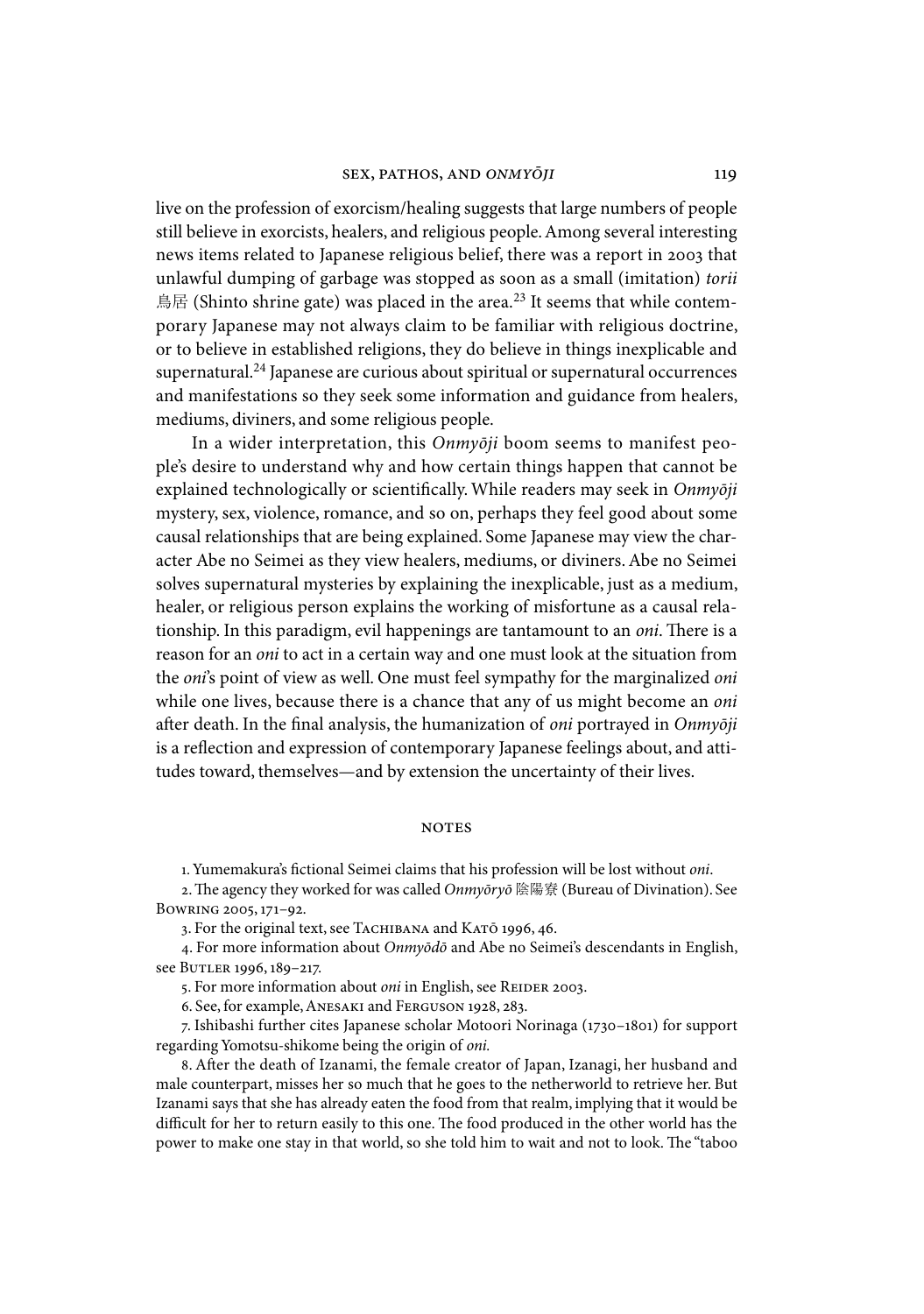of looking" is a familiar folk literature motif: unable to resist the temptation, the protagonist often breaks a promise not to look. Izanagi breaks his promise, just as Orpheus did on his journey to bring Eurydice back to the world of living in Greek myth. When Orpheus looked back, beautiful Eurydice slipped back into the world of the dead. When Izanagi looked at Izanami, she was not at all like what he expected. She was an ugly corpse with maggots swarming over her, and eight thunder deities were growing from her entire body. Izanami was furious, probably because he broke his promise and looked at her changed appearance. Instead of lamenting and going back to the netherworld quietly, she attacked him, saying that he caused her undying shame. Terrified, Izanagi was quickly on his way back to this world, whereupon Izanami dispatched Yomotsu-shikome from the underworld to avenge Izanami's shame.

9. The famous folktale of Issun-bōshi (Little One-Inch) tells how *oni* can bring fortune to humans. In the story, a boy is born to an elderly couple far past the years of conception and childbirth. For years, the couple had been praying to a deity so that the woman might conceive, and eventually she does. But the child she gives birth to, a boy, never grows beyond one inch in height. One day, Little One-Inch decides to go to the capital in search of fortune and success. He gets a job as a servant of an aristocratic family and falls madly in love with the couple's beautiful daughter. Tricked by Little One-Inch, the daughter is disowned and falls under his care. The two soon leave the family's compound. On their journey to nowhere in particular, Little One-Inch and the daughter meet up with a band of *oni*. One of the *oni* eats Little One-Inch in one gulp but the latter fights the *oni*, plunging his little sword into the *oni* from inside its body. Defeated, the *oni* coughs up Little One-Inch and the band of demons scampers away, leaving behind a magical, wish-granting mallet. Little One-Inch picks up the mallet and, with the help of his supernatural power, he is transformed into normal human size. He uses the mallet to produce food and treasures. Little One-Inch becomes rich, marries the princess, and lives happily ever after, primarily because of the *oni*'s wish-granting mallet (Ichiko 1958, 319–26).

10. The *Nihongi* states that during the twelfth month of the sixth year of Emperor Kinmei's reign (544 AD) the following occurred: "At Cape Minabe, on the northern side of the Island of Sado, there arrived men of Su-shēn in a boat and staid (*sic*) there. During the spring and summer they caught fish, which they used for food. The men of that island said that they were not human beings. They also called them devils (鬼魅), and did not dare to go near them" (Aston 1956, 58; for the original text, see Sakamoto et al., 1965, 92). The "men of Su-shēn" (Mishi-hase) is an old name for Tungusic ancestors of the Manchus.

11. For Yumemakura's text, see Yumemakura 1991, 7–78. For an English translation, see McGillicuddy 2004, 1-57.

12. For the text of "Genjō to iu biwa oni ni toraruru koto" in *Konjaku monogatari shū*, see Mabuchi, Kunisaki, and Inagaki 2001, 308–11. For an English translation, see Ury 1979, 146–49.

13. In *Onmyōji*, the idea that the *oni* recognized the heavenly power of the emperor and returned the Genjō is absent. Obviously, simply returning the *biwa* would deprive the ensuing story of violence and excitement. However, it is also possible that the change is a conscious or unconscious reaction to something deeper—perhaps an admission that the Shōwa emperor is not a god, and thus would be unable to command *oni*. Yumemakura has Seimei regularly refer to the emperor as "that man." To call the emperor "that man" was unthinkable in those days, and even today it does not sound very respectful. This choice of words may reflect the author's (and perhaps many readers') attitude toward the emperor and the imperial family in contemporary society.

14. For the Japanese text of *Kanawa*, see Sanari 1963, 703–14.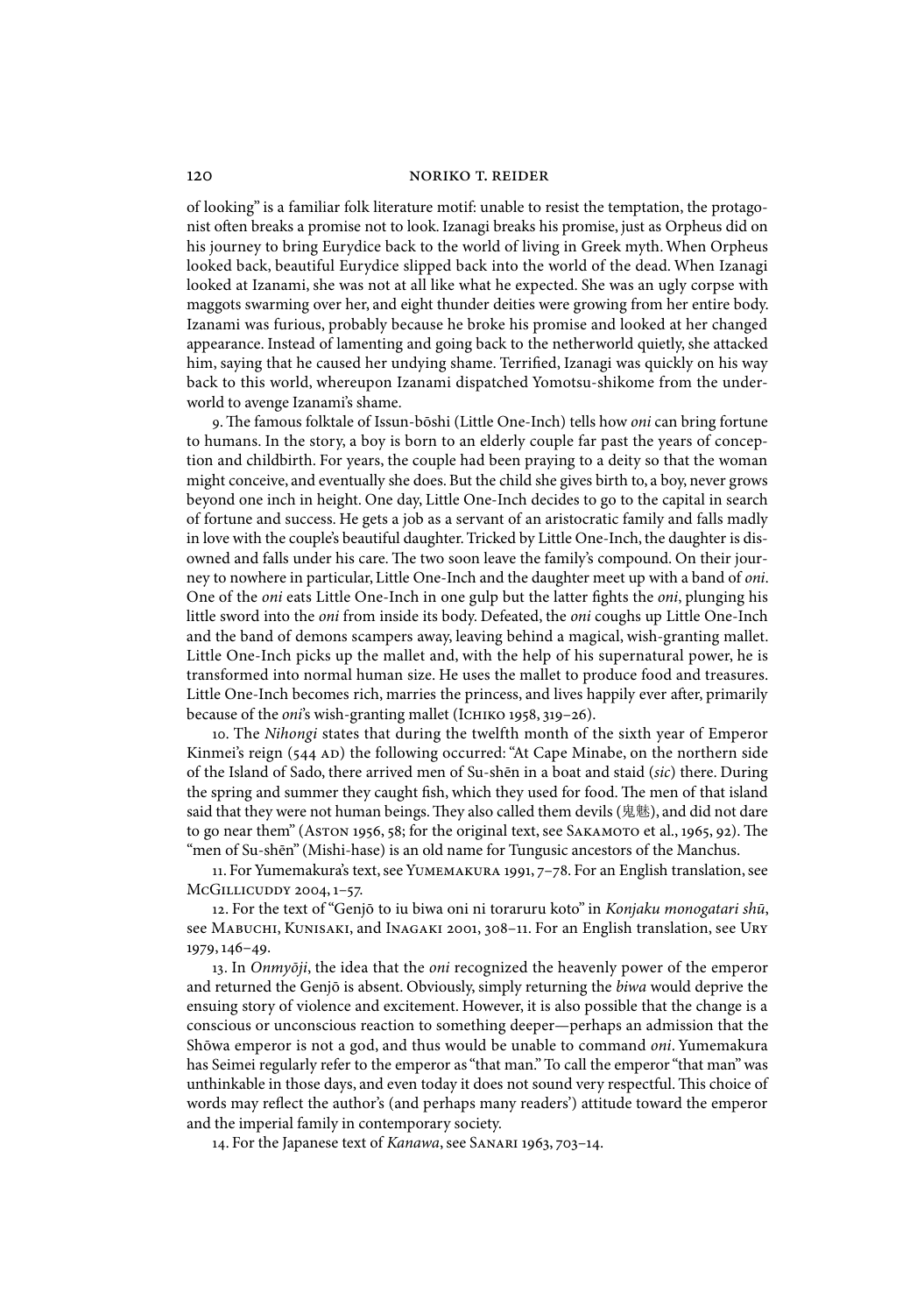15. A *namanari* mask represents a being in the process of becoming a full-fledged *oni*. This is symbolized by small horns on its forehead (Nogami 1943, 299).

16. For the text, see Yumemakura 1991, 233–96.

17. At Modori Bridge in the capital, Tsuna encountered a beautiful woman of about twenty years of age who asked him to take her back to her house. Tsuna agreed and lifted the lady onto his horse, just as the lady revealed her true identity—she was a monstrous *oni*. Grabbing Tsuna's topknot and flying up in the air, the *oni* declared that she was going to take Tsuna to Mt. Atago. Tsuna managed to cut off one of the *oni*'s arms, causing the *oni* to fly off, leaving the severed arm behind. Later, the same *oni* disguised itself as Tsuna's aunt and attempted to gain entry into his house. The aunt-*oni* asked Tsuna to show her the famous *oni*'s arm. Believing that the woman was his own aunt, Tsuna took the disguised creature to the chest where he had placed the *oni*'s arm. Seeing the severed arm, the creature revealed its true identity to Tsuna, grabbed the limb and flew off with it (Asahara, Haruta, and Matsuo 1990, 518–22).

18. Again, as mentioned in note 13 above, Seimei regularly refers to the emperor as "that man." To call the emperor "that man" privately or publicly is unthinkable, yet it adds to Abe no Seimei's charming quality as a defiant man. Seimei appears to be polite in public. In a rigid hierarchical Japanese society in which it is hard for a junior member of a group to speak up, readers may root for Abe no Seimei, a low-ranking official endowed with magical power.

19. Komatsu thus applies a broad definition to *yōkai*, one that encompasses anything labeled "strange" or "bizarre" (KOMATSU 2003, 10).

20. For various meanings of *kokoro no oni* and its origin, see Knecht et al., 2004.

21. A *manga* version of *Onmyōji* authored by Okano Reiko (based upon Yumemakura's *Onmyōji*) spawned Abe no Seimei's popularity among female readers. See Okano 1999–2005.

22. Some diviners use the date and time of birth for divination, while others may use tools such as tarot cards, crystal balls, or an abacus. Many clients of such diviners appear to be females who wish to know about their marriage prospects or their future working careers.

23. A Japanese firm manufactures products to dissuade people from dumping garbage at unapproved sites. One product in many ways resembles a *torii*. When the product that resembles a *torii* is placed on a site where unlawful dumping of garbage has occurred, illegal waste deposits immediately ceased. Construction workers who had placed the simulated *torii* just as a test were amazed by its remarkable efficacy. Indications suggest, according to Japan's official Shrine Agency, that many Japanese respect religious sites and perhaps fear divine retribution for dumping garbage on hallowed ground (Torii tachi, gomi tōki yamu 鳥居立ち、ごみ投棄やむ [Erecting a *torii* stops garbage dumping], *Mainichi shimbun,*  24 January 2003, evening edition, 10).

24. As Reader and Tanabe assert, Japanese people are "practically religious" and they are heavily inclined toward *genze riyaku* (this-worldly benefits), an important aspect of religion. See READER and TANABE 1998.

# references cited

Anesaki Masaharu and J. C. Ferguson

1928 *Mythology of All Races*. Vol. 8. Boston: Archaeological Institute of America.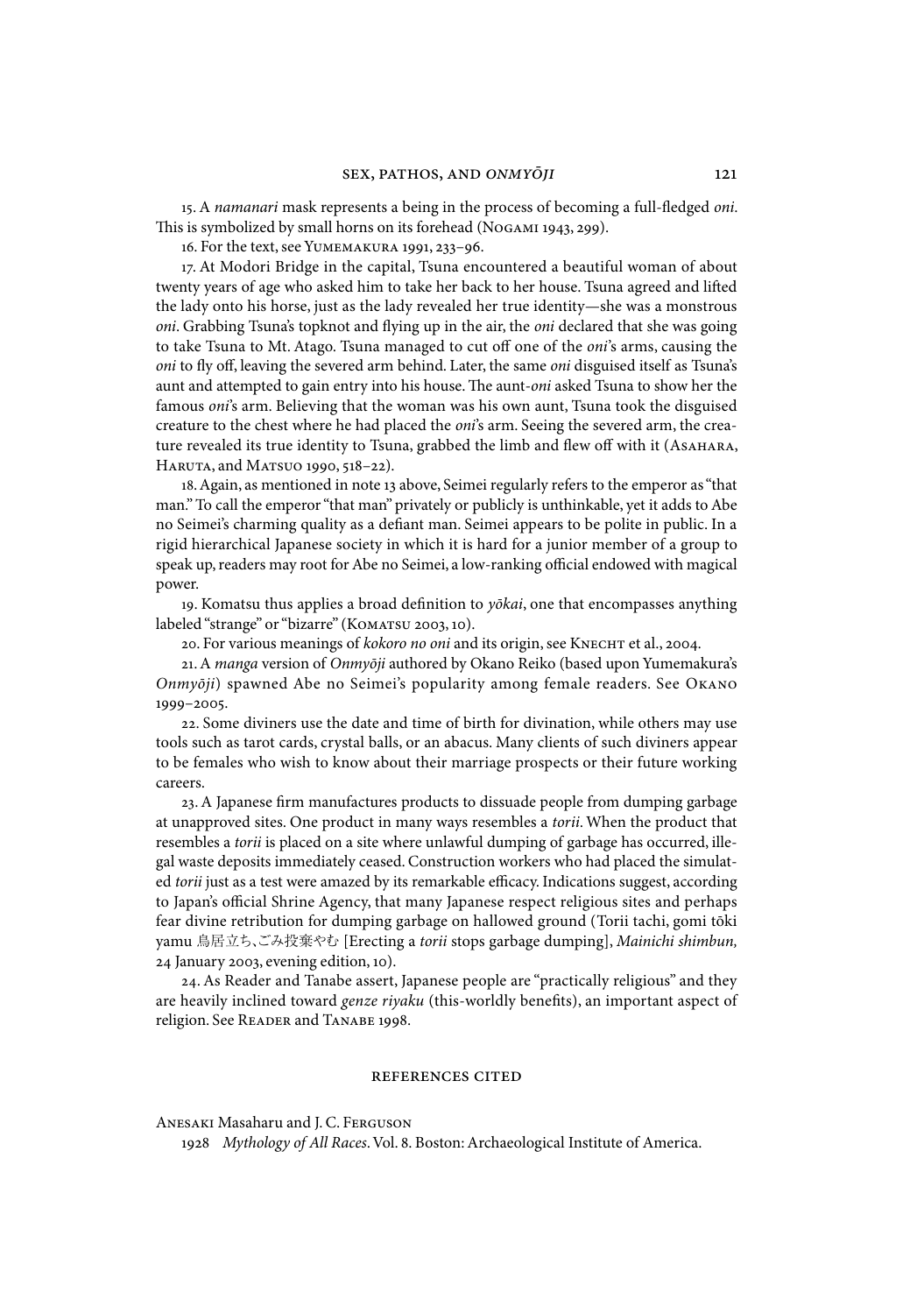Aramata Hiroshi 荒俣 宏, Okano Reiko 岡野玲子, Kyōgoku Natsuhiko 京極夏彦, Yumemakura Baku 夢枕獏, and Yamaguchi Takuya 山口琢也

2002 Ima yomigaeru *onmyōji* Abe no Seimei 今よみがえる陰陽師 安倍晴明 [*Onmyōji* Abe no Seimei now resurrected]. In *Abe no Seimei kō* 安倍晴明公 [Lord Abe no Seimei], ed. Seimei Jinja, 28–61. Tokyo: Kōdansha.

Asahara Yoshiko 麻原美子, Haruta Akira 春田 宣, and Matsue Ashie 松尾葦江, eds.

- 1990 *Yashiro-bon kōya-bon taishō Heike monogatari* 屋代本高野本対照平家物語 [The Tale of Heike, Contrasting the Yashiro Version and the Kōya Version]. Vol. 3. Tokyo: Shintensha.
- Aston, W. G., trans.
	- 1956 *Nihongi: Chronicles of Japan from the Earliest Times to A.D. 697*. London: Kegan Paul, Trench, Trubner & Co. Ltd, 1896. Reprint from London: George Allen & Unwin Ltd.
- Bowring, Richard John
	- 2005 *The Religious Traditions of Japan, 500–1600*. Cambridge: University of Cambridge **Press**
- BUTLER, Lee A.
	- 1996 The way of yin and yang: A tradition revived, sold, adopted. *Monumenta Nipponica* 51/2: 189–217.
- Ichiko Teiji 市古貞次
	- 1958 *Otogi zōshi* 御伽草子 [Companion Tales]. *Nihon koten bungaku taikei,* vol. 38. Tokyo: Iwanami Shoten*.*
- Ishibashi Gaha石橋臥波
	- 1998 Oni 鬼. In *Shomin shūkyō minzokugaku sōsho* 庶民宗教民俗 学叢書 [Collective works of folk religions and folklore studies], vol. 1, 1–159. Tokyo: Bensei Shuppan.
- Iwasaka Michiko and Barre Toelken
	- 1994 *Ghosts and the Japanese: Cultural Experience in Japanese Death Legends*. Utah: Utah State University Press.
- KATŌ, Eileen, trans.
	- 1970 Kanawa. In *Twenty Plays of the No Theatre*, ed. Donald Keene, 193–205. New York: Columbia University Press.
- Knecht, Peter, Hasegawa Masao 長谷川雅雄, Minobe Shigekatsu 美濃部重克, and Tsujimoto Hiroshige 辻本広成
	- 2004 "Oni" to "mushi": "Kokoro no oni" ron ni mukete 「鬼」と「虫」—「心の鬼」論に向け て ["Oni" and "mushi": Probing the meaning of "oni in the heart"]. *Academia* 78: 245–86.
- Komatsu Kazuhiko 小松和彦
	- 1979 Yōkai 妖怪. In *Kami kannen to minzoku* 神観念と民俗 [The notion of kami and folklore], *Kōza Nihon no minzoku shūkyō* [Lectures on Japanese folk religions], vol. 3, ed. Gorai Shigeru 五来 重, et al., 330–55. Tokyo: Kōbundō.
	- 1983 Ma to yōkai 魔と妖怪 [Evil and *yōkai*]. In *Kami to hotoke* 神と仏 [Kami and Buddha], *Nihon minzoku bunka taikei*, vol. 4, ed. Miyata Noboru, 339–414. Tokyo: Shōgakukan.
	- 1999 Supernatural apparitions and domestic life in Japan. *The Japan Foundation Newsletter* 27/1: 3.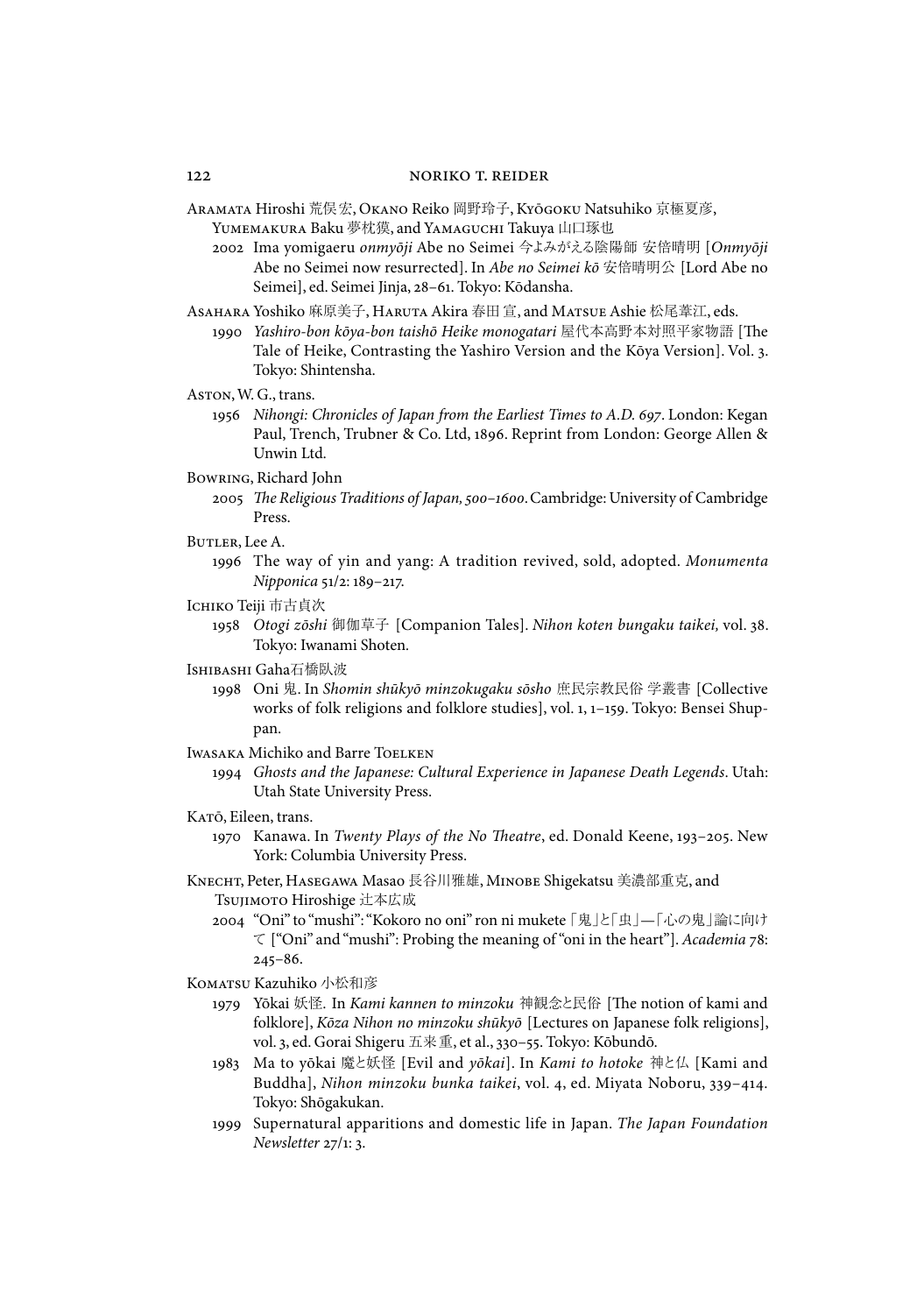- 2003 Yōkai to yōkai kenkyū: Joron ni kaete 妖怪と妖怪研究—序論にかえて [*Yōkai* and *yōkai* studies: In place of an introduction]. In *Nihon yōkai taizen* [Survey of Japanese hobgoblins], ed. Komatsu Kazuhiko, 9–28. Tokyo: Shōgakukan.
- Mabuchi Kazuo 馬淵和夫, Kunisaki Fumimaro 国東文麿, and Inagaki Taiichi 稲垣泰一, eds.
	- 2001 *Konjaku monogatari shū* 今昔物語集 [Tales of Times Now Past]. Shinpen Nihon koten bungaku zenshū, vol. 37. Tokyo: Shōgakukan.

# McCullough, Helen

1980 *Ōkagami: The Great Mirror*. New Jersey: Princeton University Press.

### McGillicuddy, Karen

- 2004 Yumemakura Baku's *Onmyōji*: A Translation with Introduction. Senior Thesis. Mount Holyoke College.
- Murayama Shūichi 村山修一
	- 1961 Kyūtei onmyōdō no seiritsu 宮廷陰陽道の成立 [Establishment of Court Onmyōdō]. In *Engi tenryaku jidai no kenkyū* 延喜天暦時代の研究 [Study of the Engi-tenryaku Era], ed. Kodaigaku Kyōkai, 359–86. Tokyo: Yoshikawa Kōbunkan.
	- 1981 *Nihon onmyōdō sōsetsu* 日本陰陽道総説 [General Remarks on Japanese *onmyōdō*]. Tokyo: Haniwa Shobō.

#### Nogami Toyoichirō 野上豊一郎

- 1943 *Nō no yūgen to hana* 能の幽玄と花 [Noh's *yūgen* and *hana*]. Tokyo: Iwanami Shoten.
- Okano Reiko 岡野玲子

1999–2005 *Onmyōji* 陰陽師. 13 vols. Tokyo: Hakusensha.

#### Reader, Ian, and George J. Tanabe, Jr.

1998 *Practically Religious: Worldly Benefits and the Common Religion of Japan*. Honolulu: University of Hawai'i.

## REIDER, Noriko

- 2003 Transformation of *Oni*: From the frightening and diabolic to the sexy and cute. *Asian Folklore Studies* 62: 133–57.
- Sakamoto Tarō 坂本太郎, Ienaga Saborō 家永三郎, Inoue Mitsusada 井上光貞, and Ōno Susumu 大野 晋, eds.
	- 1965 *Nihon shoki* 日本書紀 II [Chronicles of Japan II]. *Nihon koten bungaku taikei,* vol. 68. Tokyo: Iwanami Shoten.

#### Sanari Kentarō 佐成謙太郎

1963 *Yōkyoku taikan* 謡曲大観 [Comprehensive works of noh texts]. Vol. 1. Tokyo: Meiji Shoin.

# Shibusawa Tatsuhiko 澁澤龍彦

2001 Mitsu no dokuro 三つの髑髏 [Three skulls]. In *Shichinin no Abe no Seimei* 七人の 安倍晴明 [Seven Abe no Seimei's], ed. Yumemakura Baku, 173–95. Tokyo: Bungei Shunjū.

# Shimo Yoshiko 下 ヨシ子

2002 *Ryūseimei: Anata no jinsei jōrei shimasu* 流生命—あなたの人生浄霊します [Flow life: I will cleanse the spiritual side of your life]. Tokyo: Jitsugyō no Nihonsha.